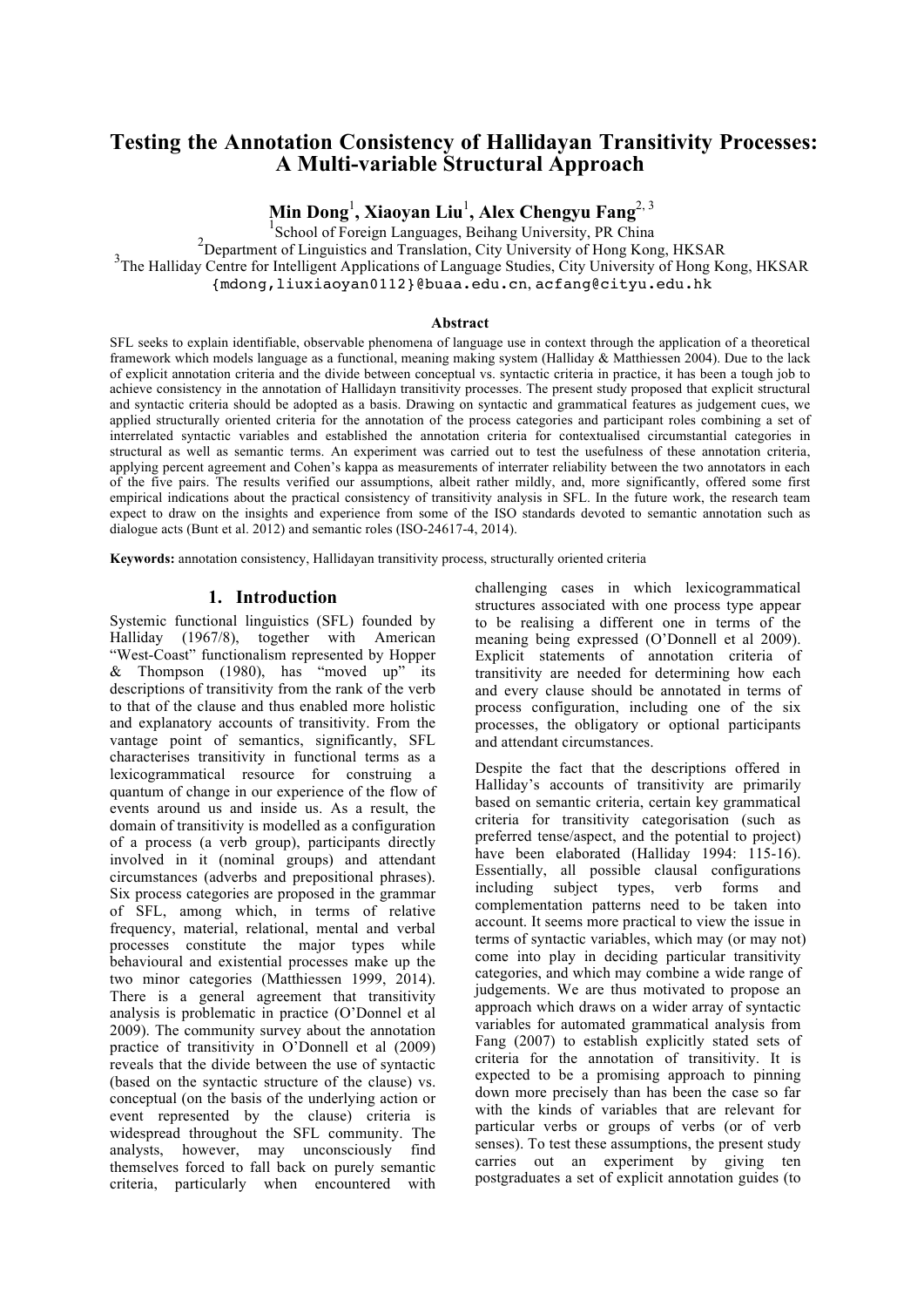be expounded in Section 2) for their analysis of the component sentences of a news article randomly assigned to each of them.

#### **2. Structurally Oriented Annotation of Hallidayan Transitivity Categories**

According to Matthiessen (1999), a principle can be held that the more frequently a process type is selected in text, the more highly elaborated it is systemically in terms of a larger number of verb classes, verbs and thus verb senses that can be assigned to it. Based on Levin's (1993) verb classes, Matthiessen (2014) further reveals that the material process is most highly elaborated in lexis and is followed by the two highly elaborated types of mental and verbal processes; the two least frequent types of behavioural and existential processes are accordingly least elaborated. An exception is found in "relational" process clauses: while they are equally frequent compared with "material" ones, they are far less highly elaborated, attributable to the characteristic that the lexical elaboration is allocated to the participants of the clause rather than to the process verbs. According to such a descending order of the six process types in terms of relative elaboratedness in lexis, a descriptive framework of transitivity is devised below as a basis of the coding criteria in syntactic terms for the annotation of transitivity categories. First of all, Table 1 offers descriptions of each of the transitivity terms in each of the six process types.

| Process type | Process category &<br>Participant role | Description                                                                                                                  |
|--------------|----------------------------------------|------------------------------------------------------------------------------------------------------------------------------|
| Material     | Material process                       | creative (event/thing) $\&$ transformative experience                                                                        |
|              | Actor                                  | the role responsible for bringing about a change                                                                             |
|              | Goal                                   | the entity that is brought into existence                                                                                    |
|              | Beneficiary                            | the role who is given goods or for whom a service is performed                                                               |
|              | Scope                                  | the role which construes the process itself or the domain over which the process takes                                       |
|              |                                        | place                                                                                                                        |
|              | Initiator                              | the role responsible for making the Actor perform an action                                                                  |
| Mental       | Mental process                         | cognitive, desiderative, emotive & perceptive experience                                                                     |
|              | Senser                                 | the conscious role who thinks, perceives, feels or desires something or someone                                              |
|              | Phenomenon                             | the role that reflects what is thought, perceived, felt or desired                                                           |
|              | Inducer                                | the role that causes the Senser to think, perceive, feel or desire something                                                 |
| Verbal       | Verbal process                         | non-projecting (communicating $\&$ targeting) $\&$ projecting (imperating $\&$ indicating)<br>experience                     |
|              | Sayer                                  | the role who puts out a signal of symbolic exchange of meaning                                                               |
|              | Verbiage                               | the role which denotes the content or nature of the message itself                                                           |
|              | Receiver                               | the role to whom the message is addressed                                                                                    |
|              | Target                                 | the role usually in the verbal clause of judgement, such as praise, blame, criticism,                                        |
|              |                                        | representing the entity that is the object of judgement by the Sayer                                                         |
| Relational:  | Relational process                     | circumstantial (causal/comparative/locative/matter), intensive (attributed/                                                  |
| Attributive  |                                        | non-attributed) & possessive (benefactive/non-benefactive) relations                                                         |
|              | Carrier                                | the entity to which the Attribute is ascribed                                                                                |
|              | Attribute                              | the class to which the Carrier is attributed                                                                                 |
|              | Attributor                             | the role that brings about the attribution of the Attribute to the Carrier                                                   |
| Relational:  | Relational process                     | circumstantial (causal/comparative/locative/matter), intensive (assigned/non-assigned)                                       |
| Identifying  |                                        | $\&$ possessive (benefactive/non-benefactive) relations                                                                      |
|              | Token                                  | the specific embodiment which is assigned to a more generalisable category of Value                                          |
|              |                                        | in the relational clause of identification                                                                                   |
|              | Value                                  | the more general category which is assigned to a specific realisation of Token in the<br>relational clause of identification |
|              | Assigner                               | the role which assigns the relationship of identity between the Token and the Value                                          |
| Behaviroural | <b>Behavioural</b> process             | inter-active $\&$ intro-active (conscious activity/physiological) experience                                                 |
|              | Behaver                                | a conscious being inherent in the process of physiological or psychological behaviour                                        |
| Existential  | Existential process                    | entity & event existence                                                                                                     |
|              | Existent                               | an entity existing in concrete or abstract space, or an event occurring in time                                              |

Table 1: Description of process categories and participant roles in the six process types

Halliday (1994) stresses that in order to posit a grammatical category there must be a "lexicogrammatical reflex of the difference [in meaning]". This all clearly suggests that the focus is the lexicogrammar and that the structural configurations are always associated with particular meanings. In line with a corpus-based approach to syntactic analysis, Fang (2007) demonstrates how

automated grammar analysis is able to be implemented using AUTASYS (Fang 1996) and Survey Parser (Fang 2006). On this basis, we draw on a range of 20 grammatical and syntactic variables from Fang (2007) as shown in Table 2. The structurally oriented coding criteria for transitivity annotation are derived accordingly.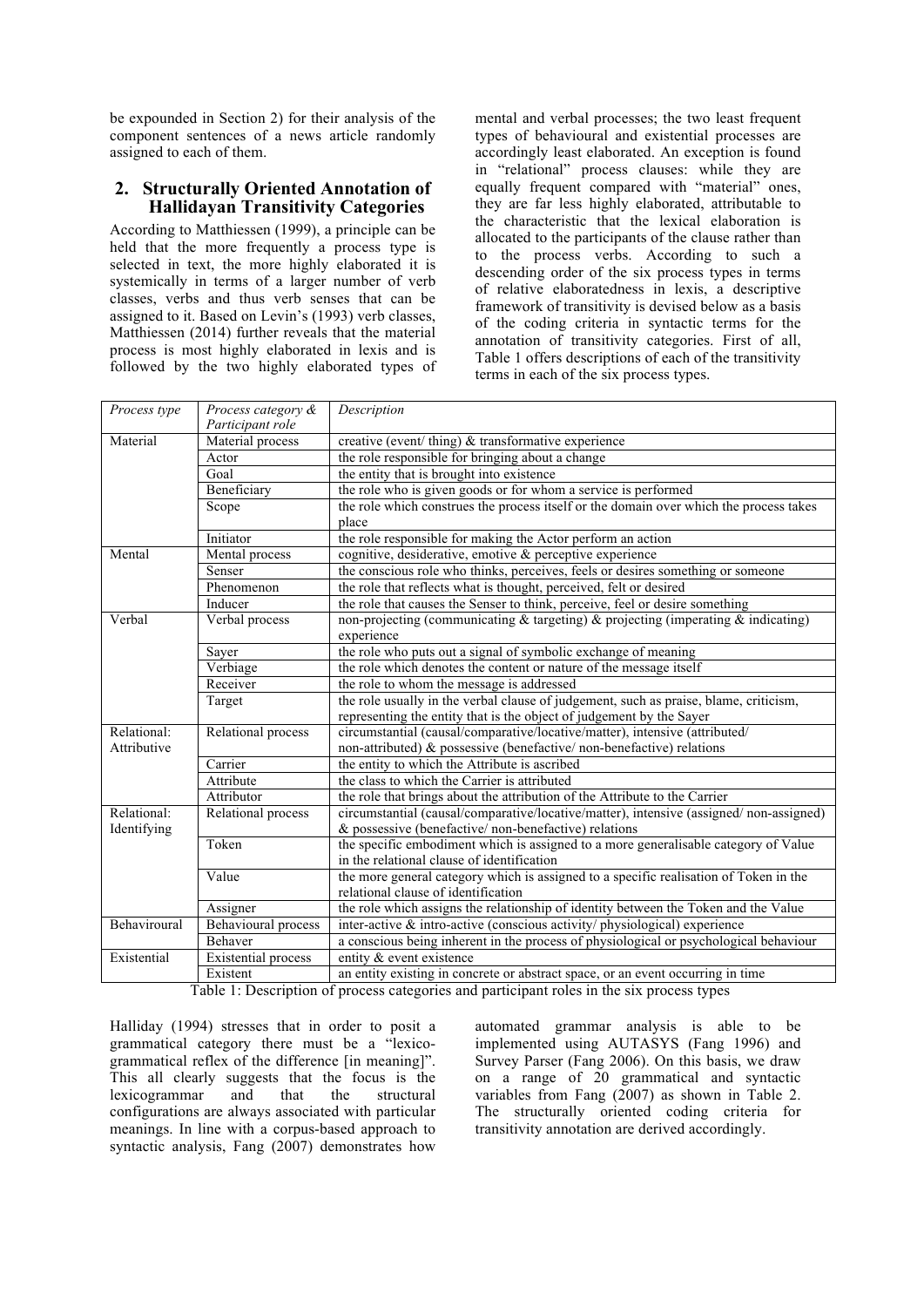| Process<br>Material<br>Mental<br>Verbal<br>Relational:<br>Attributive<br>Relational: | Transitivity    | Verb Complementation Types |            |            |            | Syntactic Functions and Structural Features |            |            |            |            |            |            |                            |            |               |            |            |            |            |              |
|--------------------------------------------------------------------------------------|-----------------|----------------------------|------------|------------|------------|---------------------------------------------|------------|------------|------------|------------|------------|------------|----------------------------|------------|---------------|------------|------------|------------|------------|--------------|
|                                                                                      |                 | cop                        | cxtr       | ditr       | intr       | montr                                       | trans      | A:<br>phr  | by         | CO         | CS         | <b>CT</b>  | $\mathop{\rm EX}\nolimits$ | OD:<br>cl  | OD:<br>ing    | OD:<br>phr | OD:<br>to  | OI         | SU         | SU:<br>agent |
|                                                                                      | Material pro    |                            | $\sqrt{ }$ | $\sqrt{ }$ | V          | $\sqrt{ }$                                  | $\sqrt{ }$ |            |            |            |            | $\sqrt{ }$ |                            |            | $\lambda$     |            | $\sqrt{ }$ |            |            |              |
|                                                                                      | Actor           |                            |            |            |            |                                             |            |            | $\sqrt{ }$ |            |            |            |                            |            |               |            |            |            | $\sqrt{ }$ |              |
|                                                                                      | Goal            |                            |            |            |            |                                             |            |            | $\sqrt{ }$ |            |            |            |                            |            |               |            |            |            | $\sqrt{ }$ |              |
|                                                                                      | Beneficiary     |                            |            |            |            |                                             |            |            |            |            |            |            |                            |            |               |            |            | $\sqrt{ }$ | $\Delta$   |              |
|                                                                                      | Scope           |                            |            |            |            |                                             |            | $\sqrt{ }$ |            | $\sqrt{ }$ |            |            |                            |            |               | V          |            |            |            |              |
|                                                                                      | Initiator       |                            |            |            |            |                                             |            |            |            |            |            |            |                            |            |               |            |            |            |            | N            |
|                                                                                      | Mental pro      |                            | $\sqrt{ }$ |            |            | $\sqrt{ }$                                  | $\sqrt{ }$ |            |            |            |            | $\sqrt{ }$ |                            | $\sqrt{ }$ | $\sim$        |            | $\sqrt{ }$ |            |            |              |
|                                                                                      | Senser          |                            |            |            |            |                                             |            |            | $\sqrt{ }$ |            |            |            |                            |            |               |            |            |            | $\sqrt{ }$ |              |
|                                                                                      | Phenomenon      |                            |            |            |            |                                             |            |            | $\sqrt{ }$ |            |            |            |                            |            |               |            |            |            | $\sqrt{ }$ |              |
|                                                                                      | Inducer         |                            |            |            |            |                                             |            |            |            |            |            |            |                            |            |               |            |            |            |            | $\sqrt{ }$   |
|                                                                                      | Verbal pro      |                            | $\sqrt{2}$ | $\sqrt{ }$ |            | $\sqrt{ }$                                  | $\sqrt{ }$ |            |            |            |            | $\sqrt{ }$ |                            | $\Delta$   | $\mathcal{L}$ |            | $\sqrt{ }$ |            |            |              |
|                                                                                      | Sayer           |                            |            |            |            |                                             |            |            | $\sqrt{ }$ |            |            |            |                            |            |               |            |            |            | $\sqrt{ }$ |              |
|                                                                                      | Verbiage        |                            |            |            |            |                                             |            |            | $\sqrt{ }$ |            |            |            |                            |            |               |            |            |            | $\sqrt{ }$ |              |
|                                                                                      | Receiver        |                            |            |            |            |                                             |            |            |            |            |            |            |                            |            |               |            |            | $\sqrt{ }$ |            |              |
|                                                                                      | Target          |                            |            |            |            |                                             |            |            | $\sqrt{ }$ |            |            |            |                            |            |               |            |            |            | $\sqrt{ }$ |              |
|                                                                                      | Relational pro  | $\sqrt{ }$                 |            |            |            | $\sqrt{ }$                                  |            |            |            |            |            |            |                            |            | N             |            | $\sqrt{ }$ |            |            |              |
|                                                                                      | Carrier         |                            |            |            |            |                                             |            |            |            |            |            |            |                            |            |               |            |            |            | $\sqrt{ }$ |              |
|                                                                                      | Attribute       |                            |            |            |            |                                             |            |            | $\sqrt{ }$ |            | $\sqrt{ }$ |            |                            |            |               |            |            |            |            |              |
|                                                                                      | Attributor      |                            |            |            |            |                                             |            |            |            |            |            |            |                            |            |               |            |            |            |            | √            |
|                                                                                      | Relational pro  | $\sqrt{ }$                 |            |            |            | $\sqrt{ }$                                  |            |            |            |            |            |            |                            |            | $\sqrt{ }$    |            | $\sqrt{ }$ |            |            |              |
|                                                                                      | Token           |                            |            |            |            |                                             |            |            |            |            |            |            |                            |            |               |            |            |            | $\sqrt{ }$ |              |
| Identifying                                                                          | Value           |                            |            |            |            |                                             |            |            | $\sqrt{ }$ |            | $\sqrt{ }$ |            |                            |            |               |            |            |            | $\sqrt{ }$ |              |
|                                                                                      | Assigner        |                            |            |            |            |                                             |            |            |            |            |            |            |                            |            |               |            |            |            |            | $\sqrt{ }$   |
| Behavioural                                                                          | Behavioural pro |                            |            |            | $\sqrt{ }$ |                                             |            |            |            |            |            |            |                            |            | $\sqrt{ }$    |            | $\sqrt{ }$ |            |            |              |
|                                                                                      | Behaver         |                            |            |            |            |                                             |            |            |            |            |            |            |                            |            |               |            |            |            | $\sqrt{ }$ |              |
| Existential                                                                          | Existenital pro |                            |            |            |            |                                             |            |            |            |            |            |            |                            |            | $\sim$        |            | $\sqrt{ }$ |            |            |              |
|                                                                                      | Existent        |                            |            |            |            |                                             |            |            |            |            |            |            |                            |            |               |            |            |            | $\sqrt{ }$ |              |

Table 2: Grammatical and syntactic variables (Fang 2007) associated with configured transitivity categories in each of the six process types

cop – copula verb

- cxtr complex transitive verb
- ditr ditransitive verb
- intr intransitive verb
- montr monotransitive verb
- trans transitive verb
- A:phr verb-preposition-adverbial phrase
- *by* Prepositional complement of *by*-phrase,
- $CO Object complement$
- CS Subject complement
- CT Transitive complement EX – Existential *there* structure
- OD Direct object
- 
- OD:*cl* Finite *that*-clause as object
- OD:ing Non-finite *ing*-clause as object
- OD:phr Verb-noun-object phrase
- OD:*to* Non-finite *to*-infinitive clause as object
- OI Indirect object

SU – Subject SU:agent – Agentive subject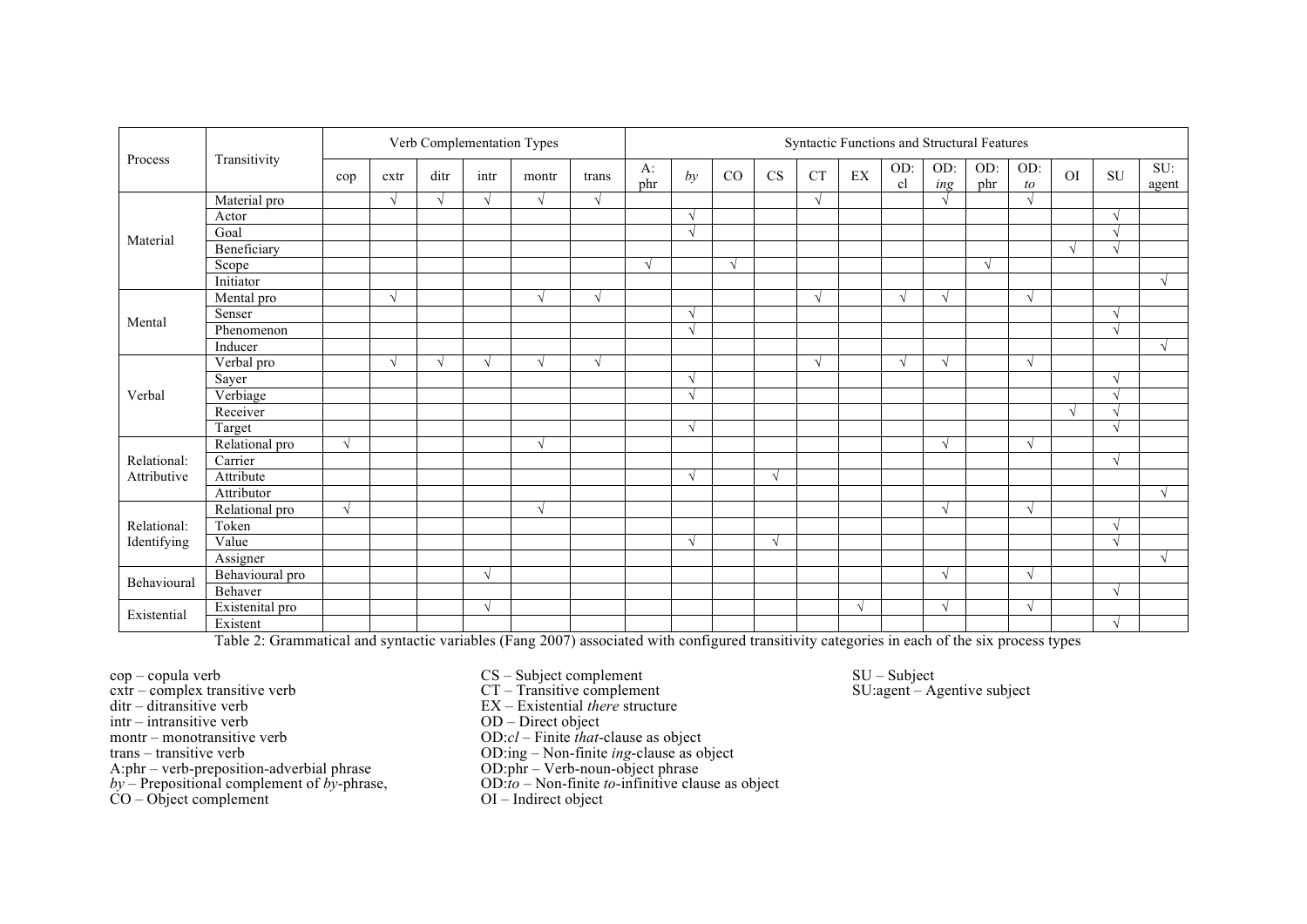Concerning circumstance categories, in terms of the frequency and size of prepositions used, as observed in Matthiessen (1999), "location" is both the most frequently used option and also the most highly elaborated, followed by "manner", "cause" and "accompaniment". Interestingly, while "extent" is more frequently used than "matter", it is much less elaborated than the latter, which is possibly related to the fact that "extent" is typically frequently realised by adverbial groups. Table 3 presents a descriptive framework of these circumstantial terms in descending order of lexical elaboration, both conceptually and syntactically. It is important to note that circumstantial elements perform the function of adverbials. The coding criteria for the annotation of circumstantial categories are therefore established in structural as well as semantic terms.

| Type     | Subtype       | Grammati   | Syntactic |
|----------|---------------|------------|-----------|
|          |               | cal        | functions |
|          |               | category   |           |
| Location | Place         | PP/AVP     | Adverbial |
|          | Time          | PP/AVP     | Adverbial |
| Manner   | Means         | PP/AVP     | Adverbial |
|          | Quality       | PP/AVP     | Adverbial |
|          | Comparison    | PP/AVP     | Adverbial |
|          | Degree        | PP/AVP     | Adverbial |
| Cause    | Reason        | PP         | Adverbial |
|          | Purpose       | PP         | Adverbial |
|          | <b>Behalf</b> | PP         | Adverbial |
| Accompa  | Comitative    | PP/AVP     | Adverbial |
| niment   | Additive      | PP/AVP     | Adverbial |
| Extent   | Distance      | PP/AVP     | Adverbial |
|          | Duration      | PP/AVP     | Adverbial |
|          | Frequency     | <b>AVP</b> | Adverbial |
| Matter   |               | PP         | Adverbial |
| Continge | Condition     | PР         | Adverbial |
| ncy      | Default       | PP         | Adverbial |
|          | Concession    | PP         | Adverbial |
| Role     | Guise         | PP         | Adverbial |
|          | Product       | PP         | Adverbial |
| Angle    | Source        | PP         | Adverbial |
|          | Viewpoint     | PP         | Adverbial |

Table 3: Circumstantial categories in semantic, grammatical and syntactic terms (Halliday & Matthiessen 2004)

#### **3. Experiment on Transitivity Annotation**

In this section we describe an experiment carried out on transitivity annotation. It is based on a text of news report which comprises forty sentences in total. Ten postgraduates in the field of linguistics were recruited and assigned into five pairs of two annotators..Each pair were given eight sentences randomly selected from the news report. They were all instructed and trained about the structurally oriented annotation criteria in terms of interrelated grammatical and syntactic variables for the annotation of process categories and participant roles in each of the six process types and attendant circumstantial categories. More specifically, each

annotator was instructed to analyse the test sentences according to the following requirements:

- **1.** All directly embedded clausal constituents which perform sentential syntactic functions, whether finite or non-finite, are required to undertake transitivity annotation.
- **2.** All clausal constituents indirectly embedded in nominal, adjectival or prepositional phrases, whether finite or non-finite, should be exempted from transitivity annotation.

In order to determine interannotator agreement between the two coders in each of the five pairs and the general level of agreement among the ten coders with regard to their transitivity annotation of the whole text, two methods of measurement of interrater reliability are deployed in the present study, namely, Percent agreement and Cohen's kappa (McHugh 2012):

Percent agreement. This statistic is calculated by dividing the number of zero difference codings by the number of variables provides a measure of percent agreement between the raters. It is also directly interpretable as the percent of data that are correct. It is typically recommended that 80% agreement as the minimum acceptable interrater agreement.

Cohen's kappa. In view of the limitation of Percent agreement that it does not consider the possibility that raters guessed on scores and may thus overestimate the true agreement among raters, the Kappa was designed to take account of the possibility of random guesses (Cohen 1960). The calculation of Cohen's kappa may be performed according to the following formula:

$$
k = \frac{\Pr(a) - \Pr(e)}{1 - \Pr(e)}
$$

where *Pr(a)* represents the actual observed agreement, and *Pr(e)* represents the expected chance agreement. Notably the sample size consists of the number of observations made across which raters are compared. Kappa is a form of correlation coefficient based on the *chi*-square table. While correlation coefficients cannot be directly interpreted, a squared correlation coefficient is directly interpretable, namely the amount of variation in the dependent variable that can be explained by the independent variable. The estimate of such variance accounted for is usually obtained by squaring the correlation value. It is by extension of this logic that the calculation of *Pr(e)*, the chance agreement is carried out by squaring the amount of accuracy in the data due to congruence among the raters.

It is noted that Kappa is typically a considerable reduction in the level of congruence compared with percent agreement, and thus it has the limitation that it may lower the estimate of agreement greatly. The greater the expected chance agreement, the lower the resulting value of the Kappa. In addition, it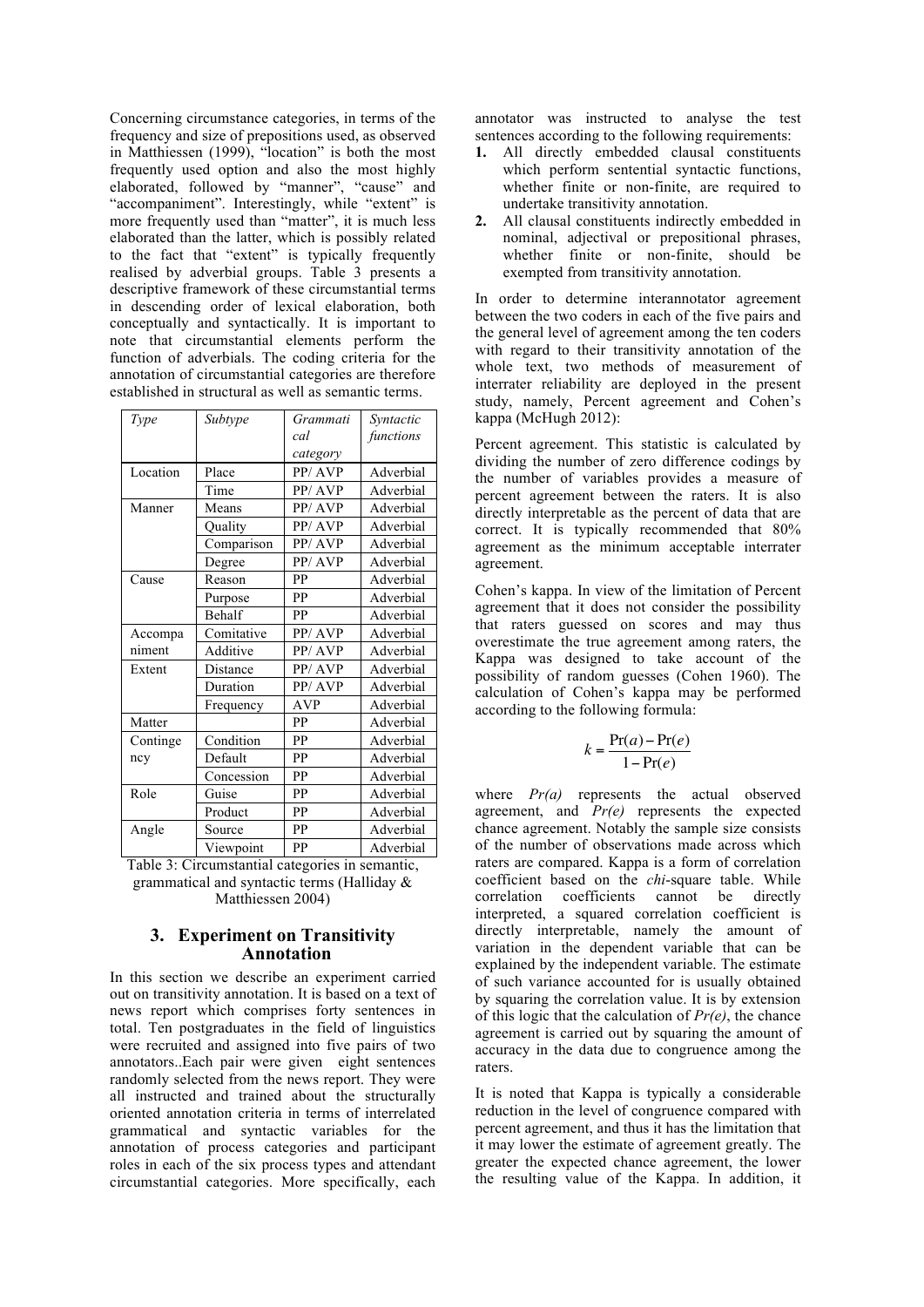cannot be directly interpreted. However, any Kappa value below 0.60 indicates inadequate agreement among the raters and little confidence should be placed in the study results. Considering the great chance of guessing in semantic annotation like transitivity annotation focused on in this study, and the fact that the ten annotators have been trained on the annotation criteria proposed in structural terms, we are thus motivated to calculate both percent agreement and Kappa.

### **4. Results and Discussion**

Using the two statistical techniques of Percent agreement and Cohen's kappa, Table 4 shows the calculation results of measurement of interrater reliability between the two transitivity annotators in each of the five pairs. As displayed, the scores of Percent agreement indicate that four pairs achieve a fairly adequate agreement between the two annotators in each of them. Pair 4, however, performs as an outlier, far below 80% agreement. A closer look at the Kappa values, however, shows that the interrater reliability accomplished by the two annotators in the five pairs visibly diverge among themselves, constituting a typical cline ranging from "None" and "Weak" at one end to "Moderate" and "Strong" at the other. More interestingly, Pair 3 and Pair 5 both gain notably adequate agreement, namely well above 80% agreement, and accordingly they respectively achieve moderate and strong agreement in terms of Kappa value. This observation might bring additional support for the compatibility and complementarity between the two techniques as discussed in the literature (McHugh 2012).

|        | Percent | Kappa Kappa | Level of<br>agreement | % of<br>reliable<br>data |
|--------|---------|-------------|-----------------------|--------------------------|
| Pair 1 | 0.74    | 0.41        | Weak                  | about 16%                |
| Pair 2 | 0.76    | 0.16        | None                  | about 3%                 |
| Pair 3 | 0.86    | 0.61        | Moderate              | about $36%$              |
| Pair 4 | 0.63    | 0.12        | None                  | about 2%                 |
| Pair 5 | 0.94    | 0.80        | Strong                | about 64%                |

Table 4: Interrater reliability in Percent agreement and Cohen's kappa

With respect to the transitivity annotation of the whole text of the selected news article, it can be suggested that each of the ten annotators made a deliberate choice of an annotation of process categories, participant roles and circumstance types, and that the majority have had a certain amount of correct understanding of the structurally oriented annotation criteria proposed in this study. The detailed information of the distribution of correct ("normal"), incorrect ("abnormal") and incongruent ("normal+ abnormal") scores between the two annotators in each of the five pairs is offered by Table 5. It is observed that the percentage of data that both Annotator A and Annotator B make correct ("normal") judgments on is all above 50%

|                                |  |  |  | across the five pairs, with Pair 4 obtaining the |  |
|--------------------------------|--|--|--|--------------------------------------------------|--|
| lowest and Pair 5 the highest. |  |  |  |                                                  |  |

| Pair 1             |                        | Annotator B        |                 |     |                 |
|--------------------|------------------------|--------------------|-----------------|-----|-----------------|
|                    |                        | Normal             | Abnormal        |     |                 |
| Annotator A Normal |                        | 63                 | 15              | 78  | rm 1            |
|                    | Abnormal <sub>15</sub> |                    | 23              | 38  | rm2             |
|                    |                        | 78                 | 38              | 116 |                 |
|                    |                        | cm 1               | cm <sub>2</sub> | n   |                 |
|                    |                        |                    |                 |     |                 |
| Pair <sub>2</sub>  |                        | <b>Annotator B</b> |                 |     |                 |
|                    |                        |                    |                 |     |                 |
|                    |                        | Normal             | Abnormal        |     |                 |
| Annotator A Normal |                        | 57                 | 13              | 70  | rm1             |
|                    | Abnormal 6             |                    | 4               | 10  | rm2             |
|                    |                        | 63                 | 17              | 80  |                 |
|                    |                        | cm 1               | cm <sub>2</sub> | n   |                 |
|                    |                        |                    |                 |     |                 |
| Pair 3             |                        | Annotator B        |                 |     |                 |
|                    |                        | Normal             | Abnormal        |     |                 |
| Annotator A        | Normal                 | 48                 | 4               | 52  | rm 1            |
|                    | Abnormal 6             |                    | 12              | 18  | rm2             |
|                    |                        | 54                 | 16              | 70  |                 |
|                    |                        | cm1                | cm <sub>2</sub> | 'n  |                 |
|                    |                        |                    |                 |     |                 |
| Pair 4             |                        | Annotator B        |                 |     |                 |
|                    |                        | Normal             | Abnormal        |     |                 |
| Annotator A Normal |                        | 46                 | 22              | 68  | rm 1            |
|                    | Abnormal <sub>10</sub> |                    | 9               | 19  | rm2             |
|                    |                        | 56                 | 31              | 87  |                 |
|                    |                        | cm 1               | cm <sub>2</sub> | n   |                 |
|                    |                        |                    |                 |     |                 |
| Pair 5             |                        | <b>Annotator B</b> |                 |     |                 |
|                    |                        | Normal             | Abnormal        |     |                 |
| Annotator A Normal |                        | 67                 | $\mathbf{1}$    | 68  | rm 1            |
|                    | Abnormal 4             |                    | 13              | 17  | rm <sub>2</sub> |
|                    |                        | 71                 | 14              | 85  |                 |
|                    |                        | cm l               | cm <sub>2</sub> | n   |                 |

Table 5: Correct, incorrect and incongruent annotations

Now we draw attention to the distribution of the annotations of the six process types and the nine circumstance categories across the three types of interannotator agreement, including both correct ("both normal"), both incorrect ("both abnormal") and correct+incorrect ("normal+ abnormal"), in each of the five pairs. In this way we are enabled to determine to what extent students have learnt annotating these transitivity categories reliably guided by the structurally oriented annotation criteria expounded in Section 2. As shown below, while Table 6 provides the basic information of distribution of the three types of interannotator agreement of the six process types across each of the five pairs, Table 7 presents the parallel distributional information of the nine circumstantial categories.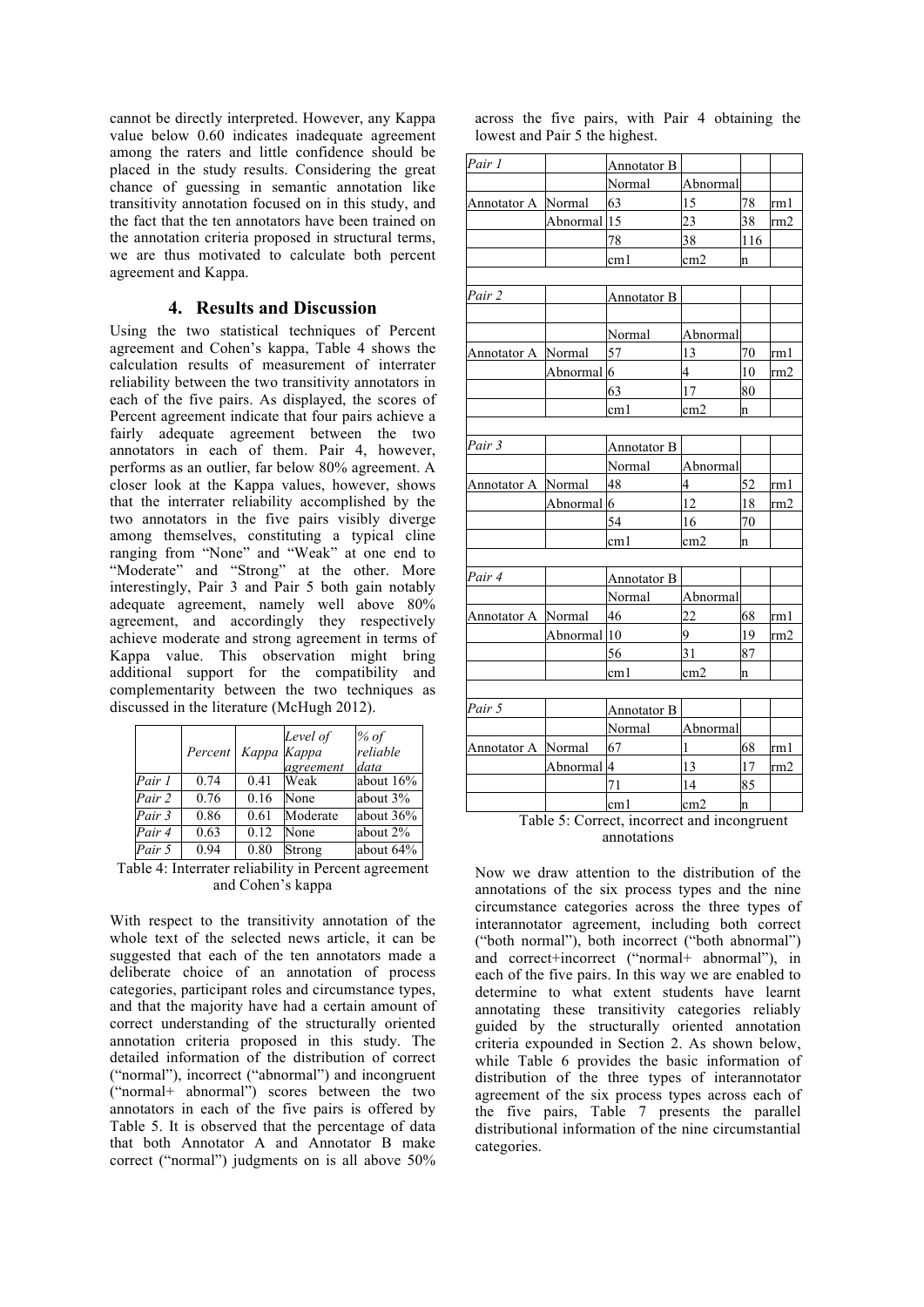| Pair 1               | Material<br>Pro | Relational Pro:<br>Attributive        | Relational Pro:<br>Identifying        | Mental<br>Pro | Verbal Pro        | Existential<br>Pro | Sub-total |
|----------------------|-----------------|---------------------------------------|---------------------------------------|---------------|-------------------|--------------------|-----------|
| <b>Both Normal</b>   | 31.58%          | 2.63%                                 | 2.63%                                 | 5.26%         | 2.63%             | $0.00\%$           | 44.74%    |
| <b>Both Abnormal</b> | 15.79%          | 2.63%                                 | 2.63%                                 | 2.63%         | $0.00\%$          | $0.00\%$           | 23.68%    |
| Normal+Abnormal      | 18.42%          | 2.63%                                 | 5.26%                                 | $0.00\%$      | 2.63%             | 2.63%              | 31.58%    |
| Total                | 65.79%          | 7.89%                                 | 10.53%                                | 7.89%         | 5.26%             | 2.63%              | 100.00%   |
| Pair 2               | Material<br>Pro | Relational Pro:<br>Attributive        | Relational Pro:<br>Identifying        | Mental<br>Pro | Verbal Pro        | Existential<br>Pro | Sub-total |
| <b>Both Normal</b>   | 22.22%          | 18.52%                                | 7.41%                                 | $0.00\%$      | 14.81%            | 7.41%              | 70.37%    |
| <b>Both Abnormal</b> | $0.00\%$        | 3.70%                                 | $0.00\%$                              | $0.00\%$      | $0.00\%$          | $0.00\%$           | 3.70%     |
| Normal+Abnormal      | 11.11%          | 3.70%                                 | 3.70%                                 | 3.70%         | 3.70%             | $0.00\%$           | 25.93%    |
| Total                | 33.33%          | 25.93%                                | 11.11%                                | 3.70%         | 18.52%            | 7.41%              | 100.00%   |
| Pair 3               | Material<br>Pro | Relational Pro:<br>Attributive        | <b>Relational Pro:</b><br>Identifying | Verbal<br>Pro | Sub-total         |                    |           |
| Both Normal          | 18.18%          | 13.64%                                | $0.00\%$                              | 18.18%        | 50.00%            |                    |           |
| <b>Both Abnormal</b> | 18.18%          | 4.55%                                 | 4.55%                                 | 4.55%         | 31.82%            |                    |           |
| Normal+Abnormal      | 4.55%           | 4.55%                                 | $0.00\%$                              | 9.09%         | 18.18%            |                    |           |
| Total                | 40.91%          | 22.73%                                | 4.55%                                 | 31.82%        | 100.00%           |                    |           |
| Pair 4               | Material<br>Pro | Relational Pro:<br>Attributive        | Mental Pro                            | Verbal<br>Pro | Sub-total         |                    |           |
| <b>Both Normal</b>   | 26.32%          | $0.00\%$                              | $0.00\%$                              | 21.05%        | 47.37%            |                    |           |
| <b>Both Abnormal</b> | 5.26%           | 5.26%                                 | 5.26%                                 | $0.00\%$      | 15.79%            |                    |           |
| Normal+Abnormal      | 21.05%          | $0.00\%$                              | $0.00\%$                              | 15.79%        | 36.84%            |                    |           |
| Total                | 52.63%          | 5.26%                                 | 5.26%                                 | 36.84%        | 100.00%           |                    |           |
| Pair 5               | Material<br>Pro | <b>Relational Pro:</b><br>Attributive | Mental Pro                            | Verbal<br>Pro | Behavioral<br>Pro | Sub-total          |           |
| <b>Both Normal</b>   | 37.93%          | 3.45%                                 | 10.34%                                | 27.59%        | $0.00\%$          | 79.31%             |           |
| <b>Both Abnormal</b> | 3.45%           | 6.90%                                 | 3.45%                                 | $0.00\%$      | 3.45%             | 17.24%             |           |
| Normal+Abnormal      | $0.00\%$        | 3.45%                                 | $0.00\%$                              | $0.00\%$      | $0.00\%$          | 3.45%              |           |
| Total                | 41.38%          | 13.79%                                | 13.79%                                | 27.59%        | 3.45%             | 100.00%            |           |

Table 6: Correct, incorrect and incongruent annotations of different processes

Pairwise, it is observable that the two coders in Pair 5 exhibit a high level of correctness and agreement in judgments of the process types concerned, whereas Pair 3, Pair 1 and Pair 4 perform considerably weaker due to a saliently larger proportion of data judged either as both incorrect or as incongruent with one of them being incorrect. More notably, close to Pair 5, the two annotators in Pair 2 also achieve a high level of correctness in their annotations, but they are far more remarkably at odds with each other, which explains their low Kappa value. This finding verifies the usefulness of the instruction of the structurally-oriented coding criteria proposed in this study. It also demonstrates the necessity of addressing the issue of interrater reliability encountered in transitivity annotation due to the lack of more fully explicit annotation criteria in structural rather than semantic terms and the long-standing divide between the use of conceptual as opposed to syntactic criteria in the community. Process-wise, it seems that the problems with annotation of the six process types are evenly distributed across each of the five pairs, regardless of their larger or smaller relative frequency and elaboratedness in lexis. Concerning the annotation of circumstantial categories, however, Table 7 presents a visibly different picture.

Notably, a high level of correctness and agreement in judgments of the five circumstantial categories in Pair 5 is not as saliently exhibited as in Table 6. In addition, the two annotators in Pair 3, perform slightly better than Pair 5 as they achieve a narrowly higher level of correctness and a broadly lower level of incorrectness in their annotations, though exhibiting a larger data of incongruence. This observation may be related to the far smaller number of different types of circumstance to be annotated in Pair 3. Furthermore, compared with the parallel data of annotations of different process types offered in Table 6, while Pair 1 and Pair 4 make a similarly substantially poor performance both in terms of a higher level of incorrectness and of incongruence, Pair 2 unexpectedly achieves a much lower level of correctness and agreement in their annotations of circumstantial categories. This result might suggest the urgency of developing explicit syntactic criteria for transitivity annotation given that the instances where prepositional phrases function as adverbials are often easily confused with those in which they function as qualifiers of nominal or adjectival phrases. Circumstance-wise, quite evidently, the annotation of each of the nine circumstantial categories is problematic at a general level, whether they are of larger or smaller relative frequency and lexical elaboration.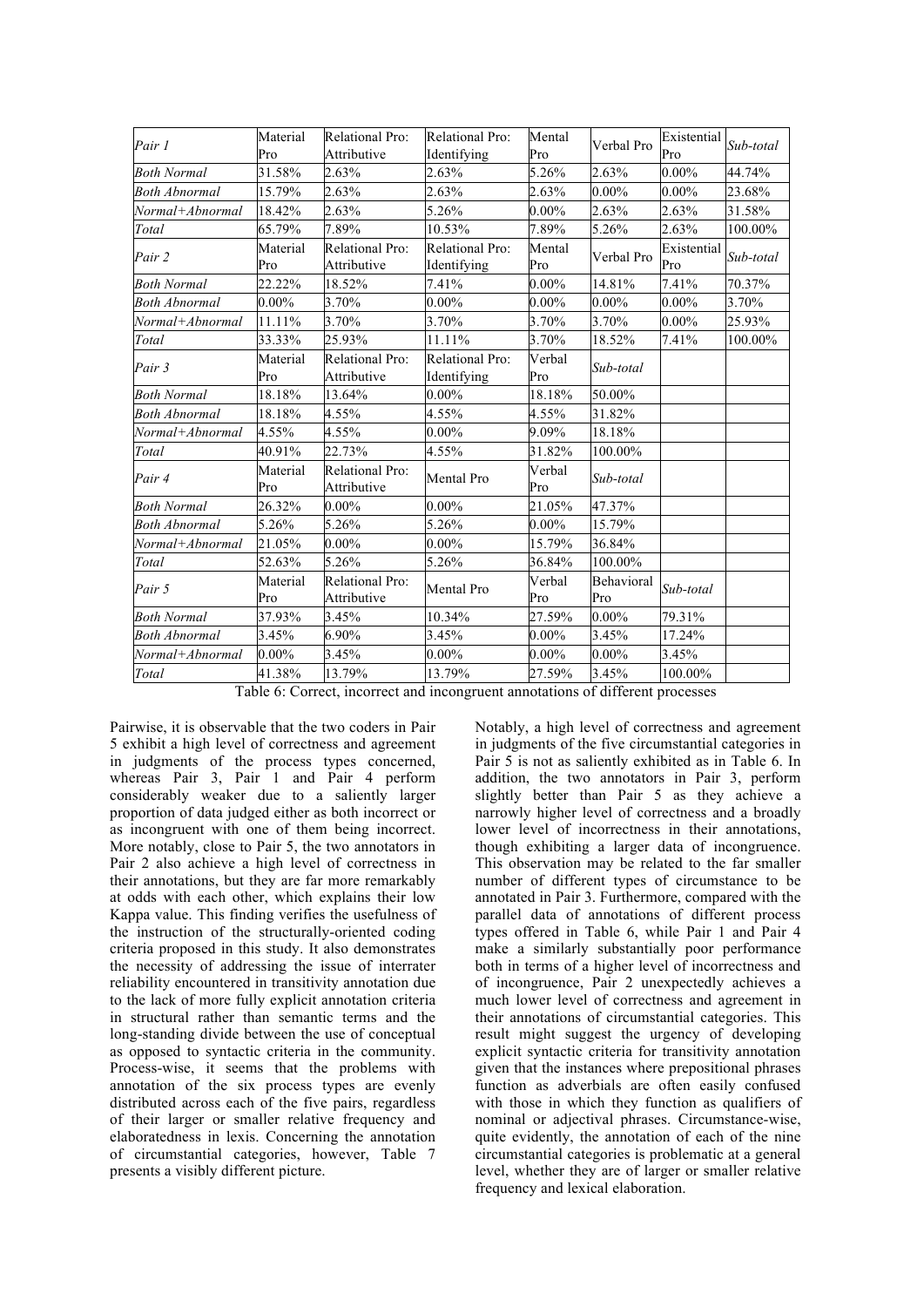| Pair 1                 | Cir:<br>Location | Cir:<br>Manner | Cir: Cause | Cir:<br>Accompaniment | Cir: Matter         | Sub-Total             |                |               |           |
|------------------------|------------------|----------------|------------|-----------------------|---------------------|-----------------------|----------------|---------------|-----------|
| <b>Both Normal</b>     | 31.58%           | 15.79%         | $0.00\%$   | $0.00\%$              | $0.00\%$            | 47.37%                |                |               |           |
| <b>Both Abnormal</b>   | $0.00\%$         | 10.53%         | $0.00\%$   | $0.00\%$              | $0.00\%$            | 10.53%                |                |               |           |
| Normal+Abnormal        | 21.05%           | 5.26%          | 5.26%      | 5.26%                 | 5.26%               | 42.11%                |                |               |           |
| Total                  | 52.63%           | 31.58%         | 5.26%      | 5.26%                 | 5.26%               | 100.00%               |                |               |           |
| Pair 2                 | Cir:<br>Location | Cir:<br>Manner | Cir: Role  | Cir: Matter           | Cir: Angle          | Sub-Total             |                |               |           |
| <b>Both Normal</b>     | 28.57%           | 7.14%          | $0.00\%$   | $0.00\%$              | $0.00\%$            | 35.71%                |                |               |           |
| <b>Both Abnormal</b>   | 7.14%            | 14.29%         | $0.00\%$   | $0.00\%$              | $0.00\%$            | 21.43%                |                |               |           |
| Normal+Abnormal 7.14%  |                  | 14.29%         | 7.14%      | 7.14%                 | 7.14%               | 42.86%                |                |               |           |
| Total                  | 42.86%           | 35.71%         | 7.14%      | 7.14%                 | 7.14%               | 100.00%               |                |               |           |
| Pair 3                 | Cir:<br>Location | Cir:<br>Manner | Cir: Angle | Sub-Total             |                     |                       |                |               |           |
| <b>Both Normal</b>     | 38.46%           | 7.69%          | 15.38%     | 61.54%                |                     |                       |                |               |           |
| <b>Both Abnormal</b>   | 7.69%            | 7.69%          | $0.00\%$   | 15.38%                |                     |                       |                |               |           |
| Normal+Abnormal 23.08% |                  | $0.00\%$       | $0.00\%$   | 23.08%                |                     |                       |                |               |           |
| Total                  | 69.23%           | 15.38%         | 15.38%     | 100.00%               |                     |                       |                |               |           |
| Pair 4                 | Cir:<br>Location | Cir:<br>Extent | Cir:Manner | Cir: Cause            | Cir:<br>Contingency | Cir:<br>Accompaniment | Cir:<br>Matter | Cir:<br>Angle | Sub-Total |
| <b>Both Normal</b>     | 26.92%           | $0.00\%$       | 3.85%      | 3.85%                 | $0.00\%$            | $0.00\%$              | $0.00\%$       | $0.00\%$      | 34.62%    |
| <b>Both Abnormal</b>   | 7.69%            | $0.00\%$       | 3.85%      | 3.85%                 | $0.00\%$            | $0.00\%$              | $0.00\%$       | 3.85%         | 19.23%    |
| Normal+Abnormal 7.69%  |                  | 7.69%          | 7.69%      | $0.00\%$              | 3.85%               | 3.85%                 | 11.54%         | 3.85%         | 46.15%    |
| Total                  | 42.31%           | 7.69%          | 15.38%     | 7.69%                 | 3.85%               | 3.85%                 | 11.54%         | 7.69%         | 100.00%   |
| Pair 5                 | Cir:<br>Location | Cir:<br>Extent | Cir:Manner | Cir: Cause            | Cir:<br>Contingency | Sub-Total             |                |               |           |
| <b>Both Normal</b>     | 42.86%           | 7.14%          | $0.00\%$   | 7.14%                 | $0.00\%$            | 57.14%                |                |               |           |
| <b>Both Abnormal</b>   | $0.00\%$         | 7.14%          | 14.29%     | $0.00\%$              | 7.14%               | 28.57%                |                |               |           |
| Normal+Abnormal        | 7.14%            | $0.00\%$       | 7.14%      | $0.00\%$              | $0.00\%$            | 14.29%                |                |               |           |
| Total                  | 50.00%           | 14.29%         | 21.43%     | 7.14%                 | 7.14%               | 100.00%               |                |               |           |

Table 7 Correct, incorrect and incongruent annotations of different circumstantial categories

## **5. Conclusion**

Tough challenges have been encountered for the task of transitivity annotation due to the stratal blurring of whether transitivity is positioned at the level of semantics or lexico-grammar in SFL. The situation is aggravated by the lack of explicit annotation criteria as well as the divide between conceptual vs. syntactic criteria in practice. To help address these issues, the present study proposed that explicit structural and syntactic criteria should be adopted as a basis to maximize the consistency in annotations that are conceptual and semantic in nature. Drawing on syntactic and grammatical features as judgement cues, we applied structurally oriented criteria for the annotation of the Hallidayan process categories and participant roles combining a set of interrelated syntactic variables and established the annotation criteria for contextualised circumstantial categories in structural as well as semantic terms. The experiment, which was carried out to test the usefulness of these annotation criteria, applied percent agreement and Cohen's kappa as measurements of interrater reliability between the annotators in each of the five pairs. The results verified our assumptions, albeit rather mildly, and, more significantly, offered some first empirical indications about the practical consistency of

transitivity analysis in SFL. The results have also produced insights and suggestions for some future work. The research team expect to integrate automated syntactic analysis and manual transitivity annotation to compute the probability of the association between the grammatical and syntactic categories and transitivity categories in preparation for the implementation of automated transitivity analysis. It is also expected to draw on the insights and experience from some of the ISO standards devoted to semantic annotation such as dialogue acts (Bunt et al. 2012) and semantic roles (ISO-24617-4, 2014).

## **6. Acknowledgements**

Research described in this article was partially supported by grants received from Beijing Municipality Planning Office of Philosophy and Social Sciences (Project No 19YYA001) and CityU Strategic Interdisciplinary Research Grant (Project No 7020036).

### **7. Bibliographical References**

Bunt, H, Alexandersson, J, Choe, J W, Fang, A C, Hasida, K, Petukhova, V, Popescu-Belis, A, & Traum, D (2012). *ISO 24617-2:2012 Language resource management – Semantic annotation*